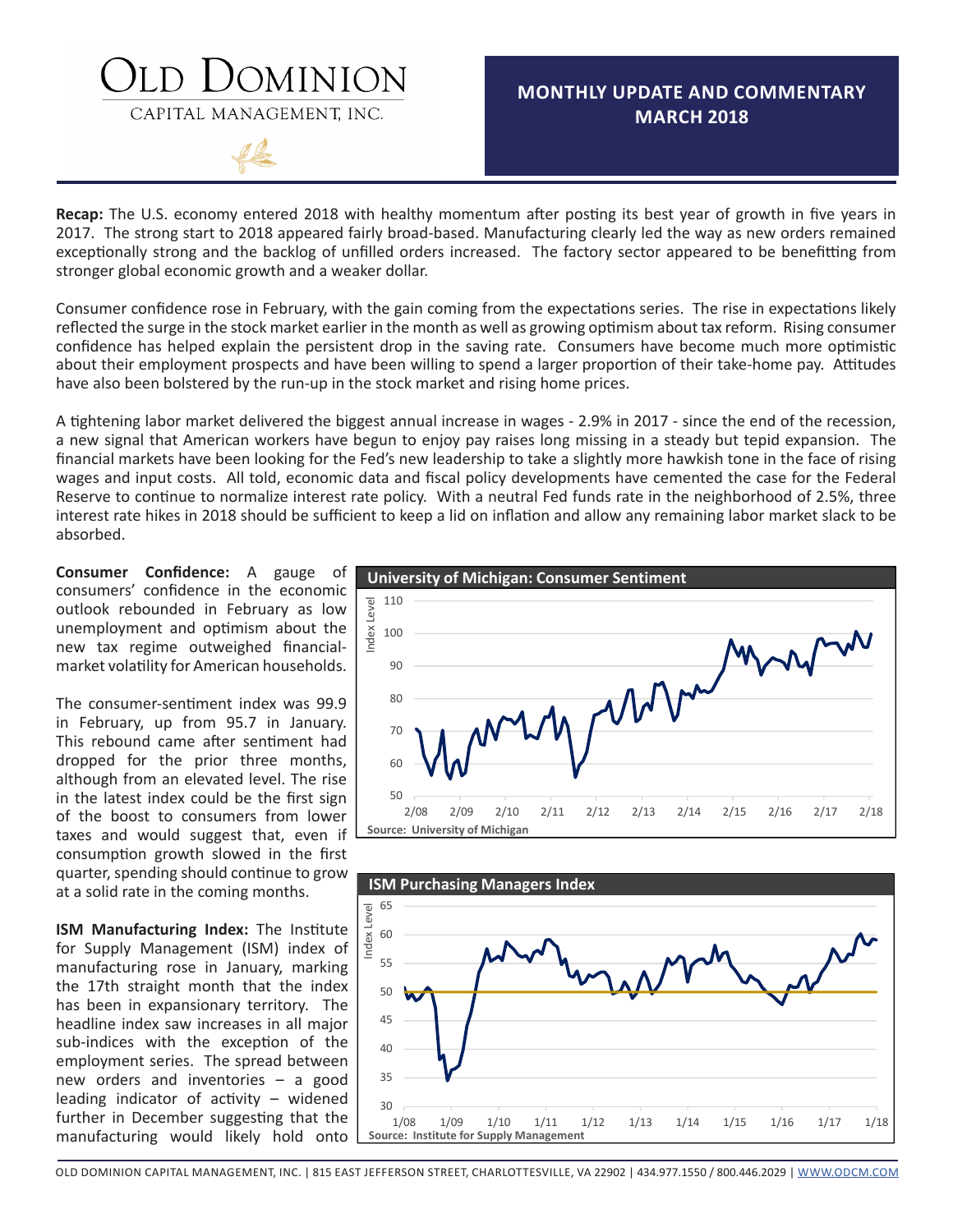## JOMINION CAPITAL MANAGEMENT, INC.

recent gains. With tax stimulus boosting bottom lines and supporting demand, growth in manufacturing should continue in 2018.

**Non-Manufacturing Index:** The Institute for Supply Management's (ISM) non-manufacturing index saw a two-month pullback. It was somewhat anticipated after the index reached the highest level in over a decade, in October. Among the main subcomponents, business activity and new orders fell while the employment and supplier deliveries indices rose. The elevated level of the supplier deliveries index, which indicated slower deliveries, would suggest that supply-chain disruptions remain a factor. Healthier momentum should resume in 2018 as robust fundamentals continue to underpin strong demand for services, while a rebounding energy sector has served to provide an additional boost. The stimulus delivered through the tax reform package should further aid the expansion of this sector in 2018 as it boosts demand and enhances business profitability.

**Inflation:** Inflation should edge up in the first quarter with the PCE deflator advancing to 1.9%. Higher commodity prices, including energy, have provided a lift, but core inflation has strengthened in recent months. PCE inflation should climb above 2% in the second quarter, but further improvement will be limited by a modest retreat in oil prices and slow reflation in the core index. Inflation has also risen on the producer side, as the Producer Price Index (PPI) for final demand rose broadly in January, by 0.4%.

**Core Personal Consumption Expenditures Deflator** 3.0  $\%$ 3‐Month Annualized Percent (%) Percent 2.5 ized 2.0 Annual 1.5 Month 1.0  $\overset{-}{\infty}$ 0.5  $0.0$ 12/07 12/08 12/09 12/10 12/11 12/12 12/13 12/14 12/15 12/16 12/17 **Source: U.S. Bureau of Economic Analysis**

With inflation trending upwards recently as prices firm, the Fed will likely continue

its tightening policy and raise rates three times this year.

**Labor:** For 2017 the U.S. economy created just under 2.2 million jobs slightly above its 2016 performance of 2.1 million. The unemployment rate fell 0.6 percentage points, double the pace of decline in 2016. The challenge in 2018 will be how to continue to add jobs when there are fewer people looking for them. The low unemployment rate should mean faster wage growth as employers offer higher compensation in order to attract and retain talent. They will have more room to do so with the cut in the corporate tax rate.

**Housing:** Housing starts jumped 9.7% in January, with multi-family starts surging about 24% and single-family starts

rising about 4%. Building permits rose 7% in January, with all the gain coming in multifamily units. All regions except for the Midwest saw increased activity in January. Starts have been a historically volatile series, but the jump confirmed high homebuilder confidence as improving job and wage growth, along with low for-sale inventory, meaning builders have been selling homes just as fast as they can be built.

Existing home sales fell for the second straight month, declining 3.2% to a 5.38 million-unit annual pace in January. Resales declined both in the month and

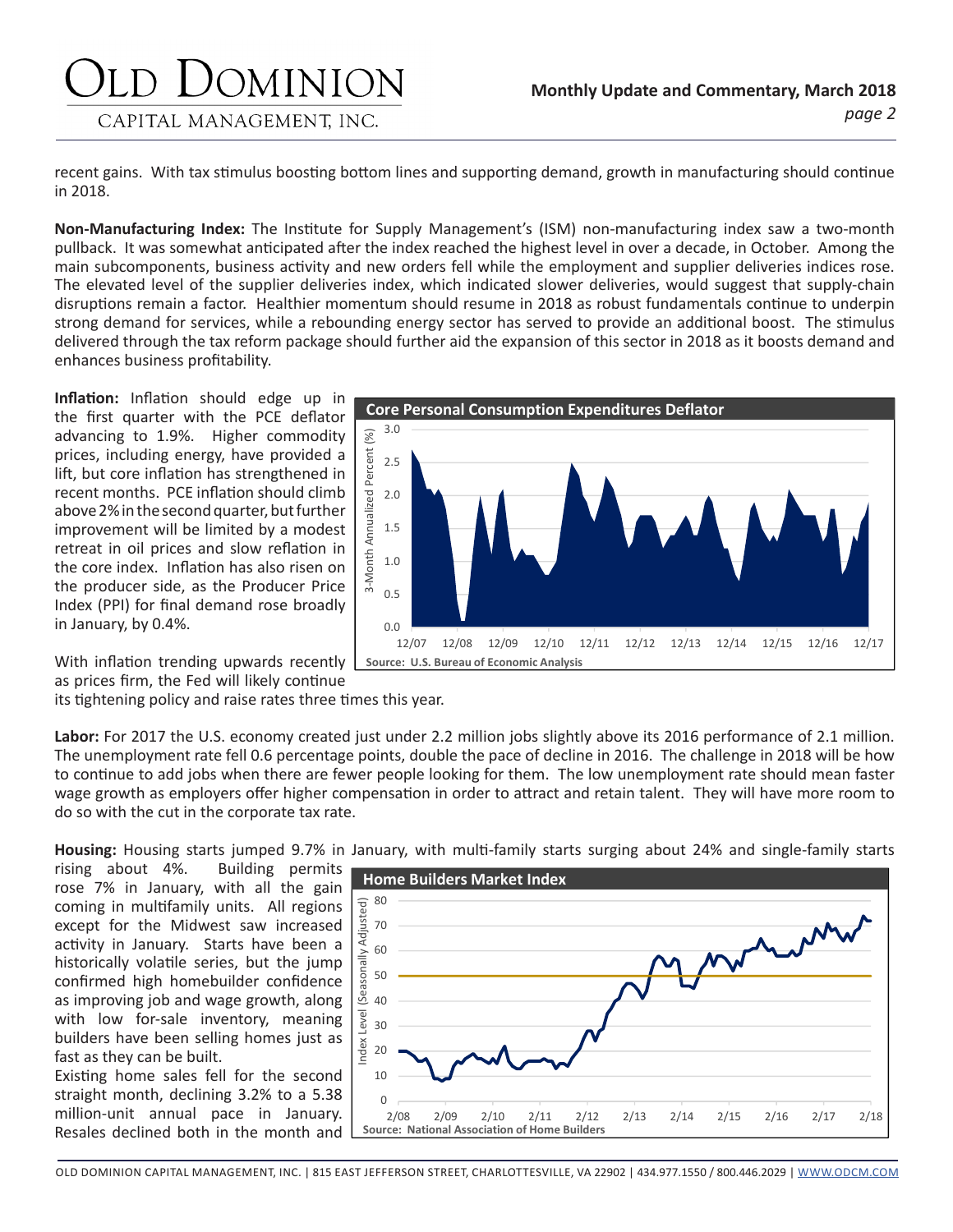# )OMINION

CAPITAL MANAGEMENT, INC.

### *page 3* **Monthly Update and Commentary, March 2018**

over the year in all regions, reflecting tight inventories. All major regions saw declines in January. Nevertheless, median prices in all regions remained up comfortably from a year ago. The seemingly inconsistent story of weakening sales activity with rising prices would reflect the continued tight supply conditions.

Optimism in the housing market has remained within reach of the 18-year high hit in December. And, positive fundamentals such as a healthy labor market and accelerating wages will support demand, while tight inventories and rising prices will incentivize new homebuilding.

Still, there could be a few downside risks over the near-term housing outlook. The changes to the mortgage interest deduction and the state and local tax deduction as part of the Tax Reform Act will impact housing demand in higher-priced and higher-taxed regions. The additional uncertainty could have led to a slight pullback in builder confidence in January. That uncertainty has added to the challenge of a shrinking pool of construction workers, and rising mortgage rates.

**Business Investment:** Several favorable developments (tax cuts, improved business confidence, a better global backdrop, firming oil prices and a softer U.S. dollar) together would make a compelling case for stronger capital spending by businesses. A gain of about 9% is expected. Equipment spending, in 2018, should be relative to about 5% from 2017. On a cautious note the economic cycle has been elongated and a number of downside risks could still derail the expected pick-up.

**Trade:** The U.S. trade deficit in goods and services expanded 5.3% from the prior month to a seasonally adjusted \$53.1 billion in December, the highest since October 2008. This occurred as stronger global growth increased demand for American-made products while robust U.S. consumer spending boosted imports even more.

The trade deficit took a toll on U.S. economic growth during the fourth quarter. Net exports subtracted 1.1 percentage points from the overall GDP growth. Trade deficits in goods with China, Mexico and Canada—which collectively accounted for more than half of total U.S. goods imports and exports—all widened in 2017, compared with the prior year.

The Trump administration has made narrowing the trade deficit a goal, but that has been difficult to do when the domestic economy has expanded and consumers' appetite for foreign-made goods has strengthened.

**Dollar:** The U.S. dollar should continue to soften against the major and emerging currencies. While the Federal Reserve should continue to raise interest rates on a regular basis, that tightening has appeared to be less supportive of the dollar than rate hikes at the earlier stages of the cycle.

**Fiscal Policy:** By doubling down on deficit-financed fiscal stimulus at a time of economic strength, Washington has embarked on its own grand experiment. On the positive side, the infusion of government funds will be dramatic over the next two years, totaling roughly \$300 billion. Moreover, government spending has tended to carry larger economic fiscal multipliers than tax policies where more leakage occurs. Put another way, this will be spending that occurs directly in the economy via projects, equipment purchases and contracts, rather than the push-and-pull dynamics of tax policy which has been partially offset by increased savings behavior and the elimination of deductions.

On the down side, recent double-dose of fiscal stimulus would be deficit-financed at a time when debt has already risen relative to the size of the economy. Intensifying aging population pressures will escalate entitlement payments and challenge the government's tax base. This will occur at a time when a greater share of tax revenue will be directed towards already-rising interest payments. Fiscal policy will need to become a drag on the economy down the road as an offset to this stimulus. The greatest risk could be that the next economic downturn will likely occur alongside more hamstrung government finances. This could limit the extent to which Washington can respond with stimulus measures when it will be needed most.

**Global:** A synchronous economic upswing would appear to be underway in the global economy. The rate of growth in global industrial production strengthened to a six-year high last year and estimations have indicated that global GDP grew more or less in line with its long-run average in 2017.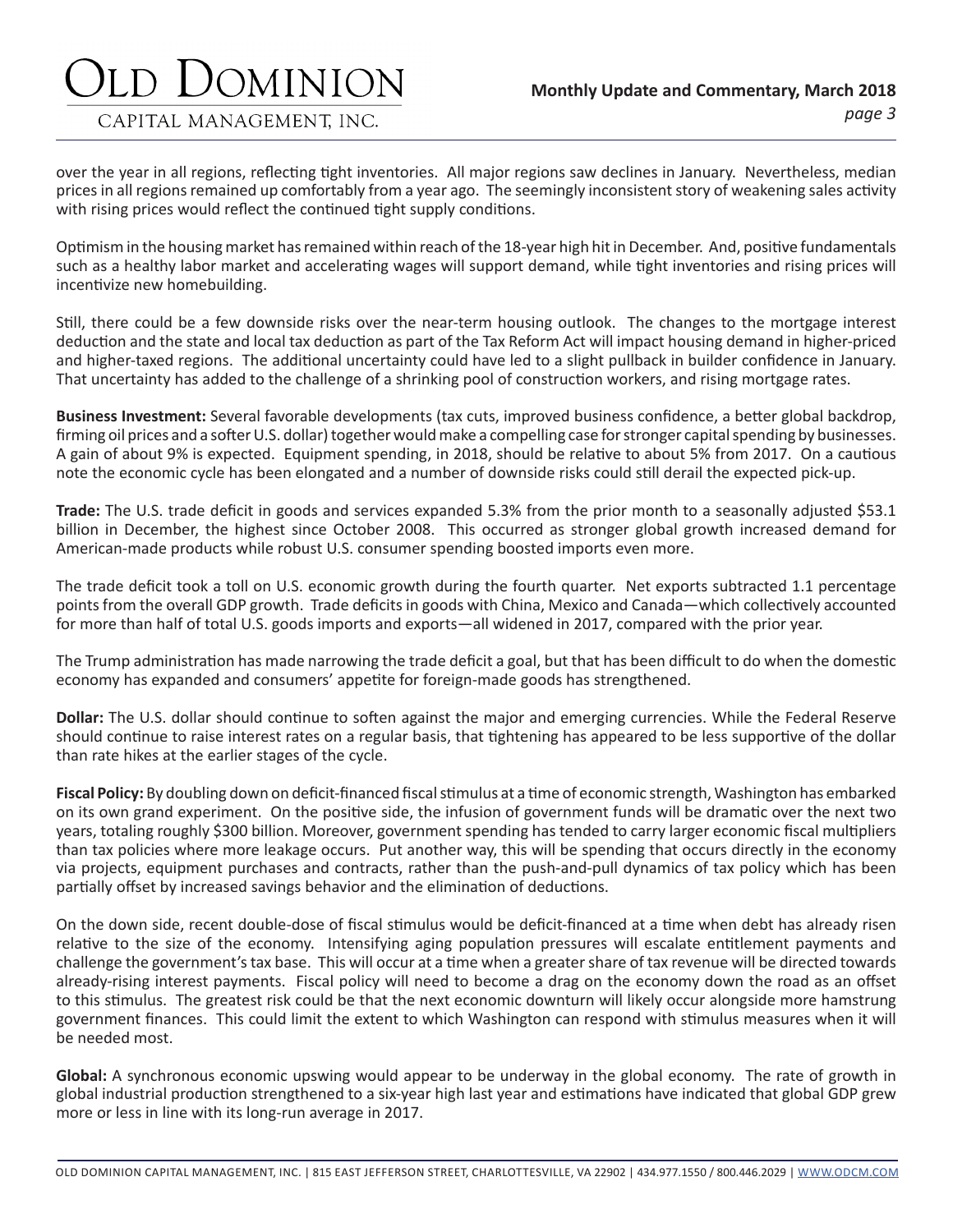# JOMINION

CAPITAL MANAGEMENT, INC.

Real GDP in the Eurozone rose 2.3% (annualized rate) on a sequential basis in Q4, and the year-over-year rate of economic growth in China remained unchanged at 6.8% in the fourth quarter. There are not yet many "hard" data releases for Q1- 2018, but the "soft" data for January that were available have suggested that growth has remained resilient in most major economies thus far. The global economy likely grew near its long-run average of 3.5% last year, and similar growth rates are expected for 2018 and 2019. The steady slowdown that has been underway in China for the past seven years will continue in 2018. That said, the 6.5% growth rate for China forecast for 2018 has continued to place it among the fastest growing major economies in the world.

**Global Trade:** International trade flows rebounded in 2017 to grow at their fastest pace since 2011, but there has been little prospect of a sustained return to the rapid rates of increase that were common before the global financial crisis. The rise in trade flows have reflected a broader rebound in economic activity around the world. High rates of trade growth would be good for the global economy, since they reflect a more efficient distribution of production around the world and facilitate more intense competition.

However, a return to the situation of pre-crisis years, when trade grew at twice the rate of economic output would seem unlikely. That would be because one driver of strong trade growth before the crisis appeared to be leveling off. From the 1980s on, businesses broke up production processes that had been concentrated in their home countries and spread them around the globe, partly in an effort to reduce wage costs. That created global value chains and boosted the volume of imports and exports as parts moved across borders before coming together as a final product.

But that process appeared to have slowed, mainly due to rising wages in developing economies, and automation that made it cheaper to manufacture goods in developed economies. The outlook for trade would also depend on political decisions as some governments have considered protectionist measures in response to voter discontent with stagnant real wages in developed economies. Although the effects on global trade flows of a number of political developments have yet to play out, world trade should be on track to make a good start to 2018.

**Outlook:** The U.S. economy has entered a more mature phase, but this does not mean that a recession is around the corner. Indeed, forward-looking economic indicators have pointed to ongoing strength. Business cycles end when imbalances build up and rising interest rates expose vulnerabilities. Risks have increased in sub-sectors of household and corporate credit, but so far have remained relatively small and insulated from the broader economy. Still, with delinquency rates trending up on the household side and leverage at all-time highs on the corporate side, these are the hot spots to watch out for as interest rates push higher. All told, as long as interest rate hikes remain relatively gradual, the economic expansion is likely to continue.

Recently enacted tax changes have created upside opportunities for consumer spending, business investment and residential investment—all stronger in 2018 relative to 2017—while the increase in growth has been accompanied by a rise in inflation estimates for the PCE deflator. Better growth and higher inflation expectations, along with a recent jump in labor compensation, have moved market expectations to three federal funds rate increases.

All in all, economic momentum has remained decent and price pressures are rising – both themes that lend support for a March interest rate hike. Moreover, the risk that possible signs of 'overheating' may compel the Fed to step up with a more rapid pace of hikes – a move that could stress vulnerabilities in sub-sectors of household and corporate credit – remain in place.

With growth picking up and the threat of deflation receding in most economies, central banks are removing policy accommodation. The Fed has hiked rates by 125 bps over the past two years, and 75 bps of further tightening by the FOMC in 2018, should occur. The ECB has been dialing back its bond buying, and could end its quantitative easing program late this year before beginning a slow process of rate hikes next year. The Bank of Canada and the Bank of England hiked rates last year, and both central banks should tighten further this year. The downward trend in the dollar should continue as ongoing Fed tightening starts to become less supportive of the dollar and as foreign central banks start to catch up to the Fed with their own removal of policy accommodation.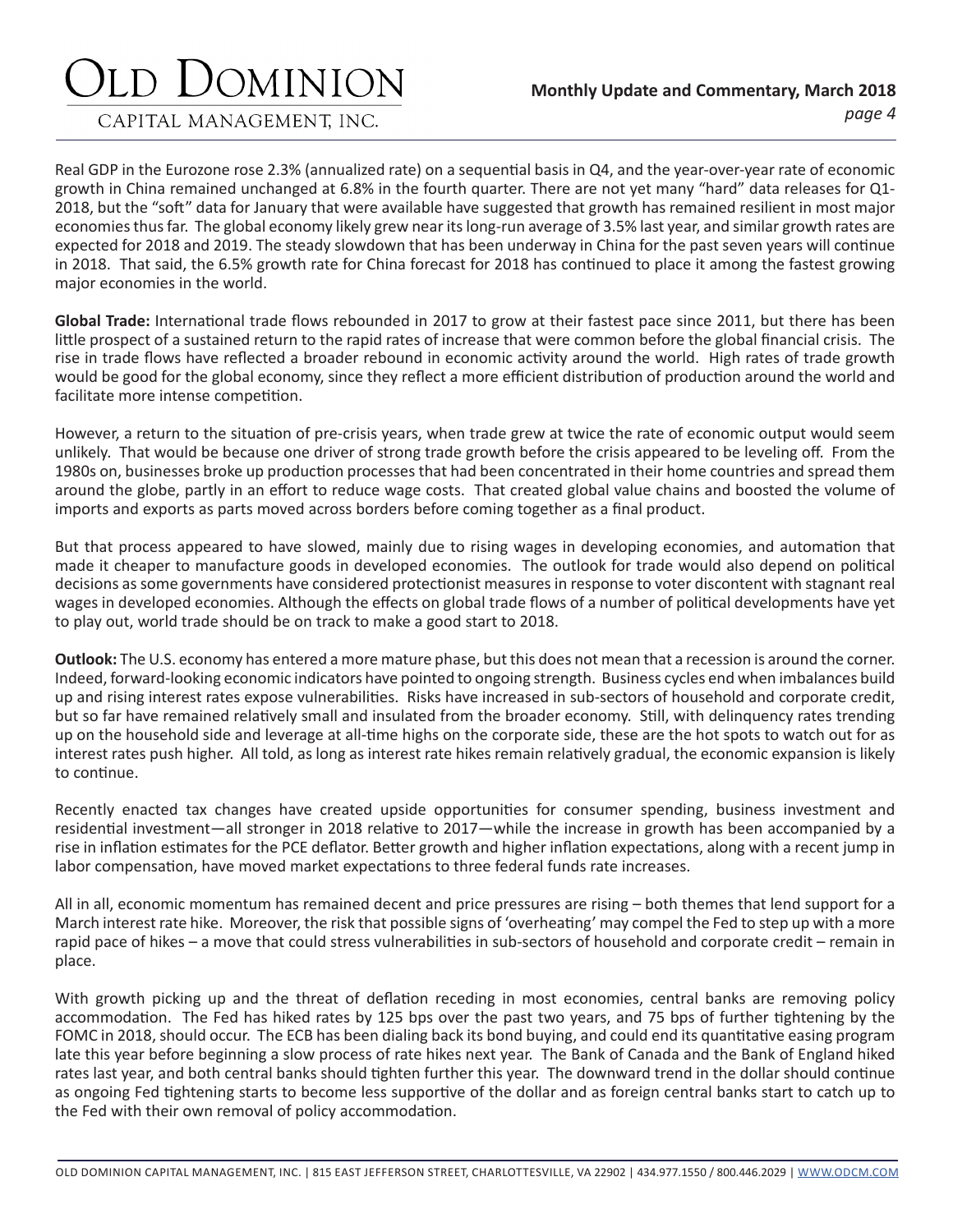## DOMINION  $\sum$

CAPITAL MANAGEMENT, INC.

*page 5*

### **Index Performance as of 2/28/18**

|                                              |         | 1 Week 1 Month | QTD     | 3 Month  | <b>YTD</b> | 1 Year  | 3 Year  | 5 Year  |
|----------------------------------------------|---------|----------------|---------|----------|------------|---------|---------|---------|
| <b>Russell</b>                               |         |                |         |          |            |         |         |         |
| <b>3000 Value</b>                            | $-0.04$ | $-4.79$        | $-1.30$ | $-0.03$  | $-1.30$    | 7.39    | 8.02    | 11.93   |
| 3000                                         | 0.29    | $-3.69$        | 1.39    | 2.40     | 1.39       | 16.22   | 10.59   | 14.37   |
| 3000 Growth                                  | 0.60    | $-2.64$        | 4.02    | 4.77     | 4.02       | 25.52   | 13.15   | 16.78   |
| <b>1000 Value</b>                            | 0.10    | $-4.78$        | $-1.09$ | 0.35     | $-1.09$    | 7.75    | 8.02    | 12.05   |
| 1000                                         | 0.41    | $-3.67$        | 1.62    | 2.75     | 1.62       | 16.70   | 10.77   | 14.56   |
| 1000 Growth                                  | 0.70    | $-2.62$        | 4.27    | 5.09     | 4.27       | 26.11   | 13.51   | 17.04   |
| <b>Mid Cap Value</b>                         | $-0.65$ | $-4.93$        | $-2.74$ | $-1.54$  | $-2.74$    | 5.47    | 7.07    | 12.03   |
| Mid Cap                                      | $-0.36$ | $-4.13$        | $-0.52$ | 0.40     | $-0.52$    | 11.95   | 8.00    | 13.01   |
| Mid Cap Growth                               | 0.00    | $-3.14$        | 2.34    | 2.89     | 2.34       | 20.60   | 9.33    | 14.24   |
| <b>2000 Value</b>                            | $-1.88$ | $-5.00$        | $-3.83$ | $-4.75$  | $-3.83$    | 2.96    | 8.02    | 10.59   |
| 2000                                         | $-1.23$ | $-3.87$        | $-1.36$ | $-1.76$  | $-1.36$    | 10.51   | 8.54    | 12.19   |
| 2000 Growth                                  | $-0.65$ | $-2.85$        | 0.94    | 1.06     | 0.94       | 18.44   | 8.92    | 13.72   |
| <b>Standard &amp; Poors</b>                  |         |                |         |          |            |         |         |         |
| <b>S&amp;P 500</b>                           | 0.51    | $-3.69$        | 1.83    | 2.96     | 1.83       | 17.10   | 11.14   | 14.74   |
| <b>Consumer Disc</b>                         | $-0.29$ | $-3.46$        | 5.55    | 8.10     | 5.55       | 22.15   | 12.90   | 17.34   |
| <b>Consumer Staples</b>                      | $-0.50$ | $-7.76$        | $-6.30$ | $-4.22$  | $-6.30$    | $-0.32$ | 5.03    | 9.86    |
| <b>Energy</b>                                | 0.26    | $-10.82$       | $-7.42$ | $-2.90$  | $-7.42$    | $-2.80$ | $-2.40$ | $-0.35$ |
| <b>Financials</b>                            | $-0.05$ | $-2.78$        | 3.51    | 5.54     | 3.51       | 19.94   | 15.77   | 17.37   |
| <b>Health Care</b>                           | 0.04    | $-4.45$        | 1.90    | 1.25     | 1.90       | 14.31   | 7.01    | 16.08   |
| <b>Industrials</b>                           | 0.16    | $-3.95$        | 1.15    | 3.07     | 1.15       | 16.28   | 11.69   | 15.14   |
| <b>Information Technology</b>                | 2.19    | 0.10           | 7.73    | 7.74     | 7.73       | 36.26   | 20.14   | 22.22   |
| <b>Materials</b>                             | $-0.56$ | $-5.26$        | $-1.33$ | 0.58     | $-1.33$    | 15.98   | 7.21    | 11.39   |
| <b>Real Estate</b>                           | 1.05    | $-6.71$        | $-8.47$ | $-8.94$  | $-8.47$    | $-3.02$ | 2.20    | 6.97    |
| <b>Telecom Services</b>                      | $-0.27$ | $-7.06$        | $-6.55$ | $-1.15$  | $-6.55$    | $-5.01$ | 3.79    | 5.02    |
| <b>Utilities</b>                             | 0.50    | $-3.86$        | $-6.81$ | $-12.53$ | $-6.81$    | $-1.99$ | 6.45    | 9.50    |
| <b>Other U.S. Equity</b>                     |         |                |         |          |            |         |         |         |
| Dow Jones Industrial Avg.                    | 1.02    | $-3.96$        | 1.69    | 3.64     | 1.69       | 23.10   | 14.16   | 15.02   |
| Wilshire 5000 (Full Cap)                     | 0.26    | $-3.75$        | 1.41    | 2.56     | 1.41       | 16.21   | 10.40   | 14.19   |
| <b>International Equity - Broad Market</b>   |         |                |         |          |            |         |         |         |
| <b>MSCI EAFE</b>                             | $-0.43$ | $-4.51$        | 0.28    | 1.89     | 0.28       | 20.13   | 5.65    | 7.06    |
| <b>MSCI EM</b>                               | $-1.16$ | $-4.61$        | 3.34    | 7.05     | 3.34       | 30.51   | 8.97    | 5.02    |
| <b>MSCI Frontier Markets</b>                 | 0.26    | $-1.49$        | 4.16    | 7.41     | 4.16       | 29.23   | 6.90    | 8.59    |
| <b>MSCI ACWI</b>                             | $-0.11$ | $-4.20$        | 1.20    | 2.84     | 1.20       | 18.79   | 8.33    | 10.08   |
| <b>MSCI ACWI Ex USA</b>                      | $-0.69$ | $-4.72$        | 0.59    | 2.84     | 0.59       | 21.63   | 6.24    | 6.31    |
| <b>MSCI AC Asia Ex Japan</b>                 | $-0.76$ | $-4.98$        | 2.21    | 4.97     | 2.21       | 31.93   | 9.92    | 8.10    |
| <b>International Equity - Country Region</b> |         |                |         |          |            |         |         |         |
| <b>MSCI Brazil</b>                           | $-0.66$ | $-2.01$        | 14.48   | 19.74    | 14.48      | 22.95   | 12.91   | $-0.08$ |
| <b>MSCI BRIC</b>                             | $-1.54$ | $-5.30$        | 5.56    | 8.59     | 5.56       | 36.36   | 11.20   | 6.41    |
| <b>MSCI China</b>                            | $-2.34$ | $-6.40$        | 5.28    | 7.30     | 5.28       | 46.71   | 12.63   | 11.03   |
| <b>MSCI Europe</b>                           | $-1.26$ | $-5.88$        | $-0.79$ | 0.70     | $-0.79$    | 20.54   | 4.27    | 6.59    |
| <b>MSCI India</b>                            | 0.19    | $-6.70$        | $-3.49$ | 1.22     | $-3.49$    | 21.17   | 4.06    | 8.69    |
| <b>MSCI Japan</b>                            | 1.22    | $-1.51$        | 3.01    | 3.73     | 3.01       | 21.77   | 9.69    | 10.44   |
| <b>MSCI EM Latin America</b>                 | $-1.52$ | $-3.61$        | 9.07    | 13.91    | 9.07       | 21.10   | 7.65    | $-1.68$ |
| <b>MSCI Russia</b>                           | $-0.52$ | 0.93           | 13.62   | 16.86    | 13.62      | 27.99   | 16.53   | 0.80    |